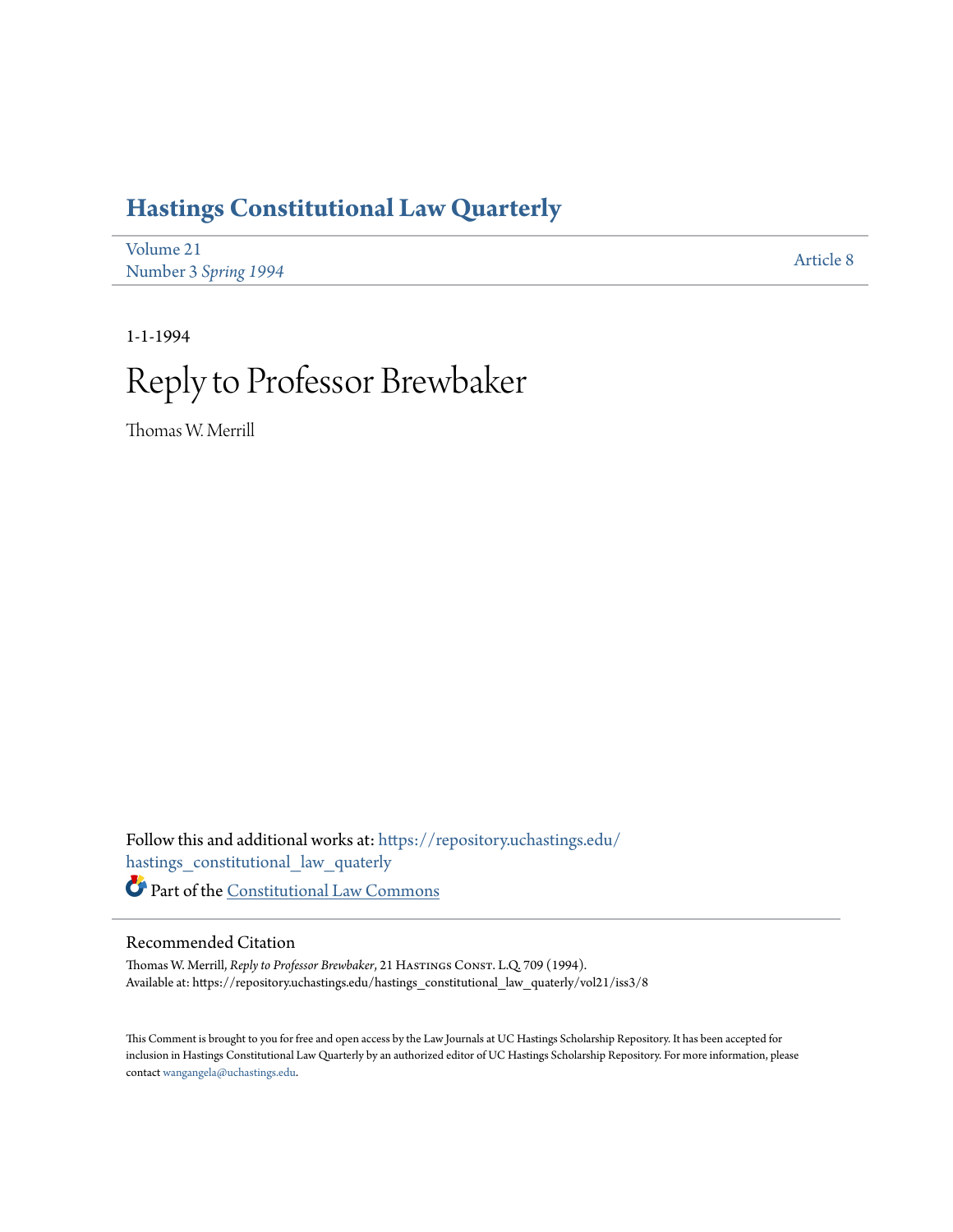## Reply to Professor Brewbaker

#### *By* THOMAS W. MERRILL\*

Professor Brewbaker's thoughtful article<sup>1</sup> on physician price controis raises many issues, large and small. Some-such as the relative merits of the regulatory takings standard and the fair return standard-have been dealt with in my principal article<sup>2</sup> and I will not revisit them here. I will instead address four arguments advanced by Professor Brewbaker that are not anticipated in my article: (1) that the Constitution should not apply to physician price controls because physicians can fend for themselves in the political process; (2) that applying the Takings Clause to physician price controls would be tantamount to reviving the "economic liberty" doctrine of *Lochner v. New York;3* (3) that in assessing the effect of physician price controls one must consider the offsetting benefits physicians have received from other government action; and (4) that physicians (and hospitals) can make various "defensive maneuvers,"4 primarily in the form of reducing the quality of patient care, that obviate the financial effect of price controls.

Although this Reply will offer a number of observations about these contentions, one theme stands out overall. Each of the criticisms leveled by Professor Brewbaker, even if valid, could also be made about the Supreme Court's decisions applying the Takings Clause to public utility ratemaking, or indeed to the most routine applications of the Takings Clause to exercises of the power of eminent domain. In effect, Professor Brewbaker's real quarrel is not with my conclusion that the Takings Clause imposes constitutional limits on physician price controls. Rather, it is with the Takings Clause itself, as that Clause has come to be understood by courts through decades of interpretation. Thus, however interesting many of his points may be

<sup>\*</sup> John Paul Stevens Professor, Northwestern University School of Law.

<sup>1.</sup> William S. Brewbaker **III,** *Health Care Price Controls and the Takings Clause,* 21 HASTiGS CONSr. L.Q. 669 (1994).

<sup>2.</sup> Thomas W. Merrill, *Constitutional Limits on Physician Price Controls,* 21 HAs-**TINGS** CONST. L.Q. **635,** (1994).

**<sup>3.</sup> 198** U.S. 45 *(1905).*

<sup>4.</sup> Brewbaker, *supra* note 1, at 694.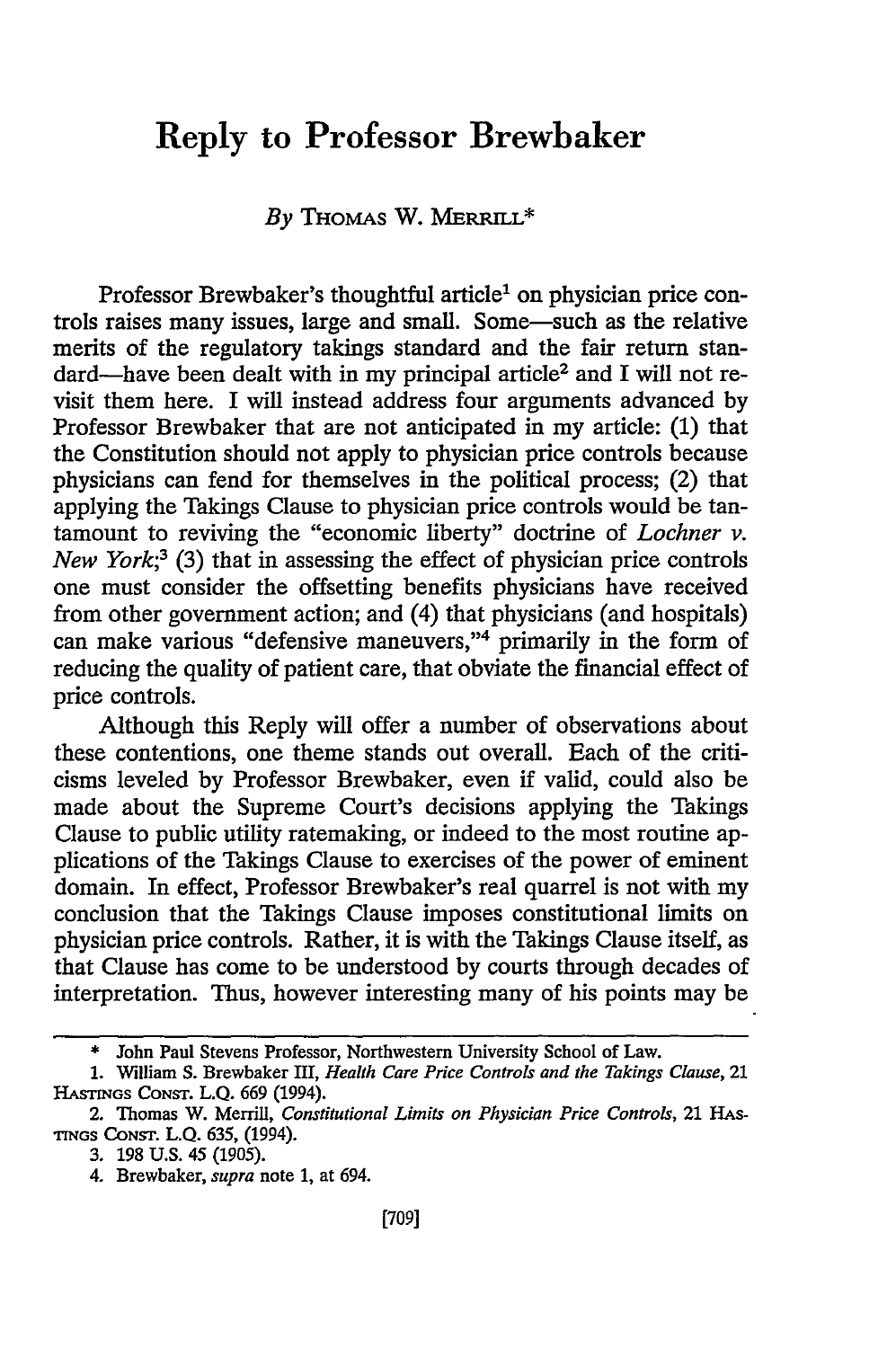as a theoretical matter, they are unlikely to commend themselves to courts-or more importantly to legislators-who are asked to apply the Takings Clause to proposals for universal price controls on physician services.

#### **I. Leave Them to the Political Process?**

Professor Brewbaker's most far-reaching argument draws upon the famous footnote four from *Carolene Products*<sup>5</sup> and Professor John Ely's theory of judicial review, $6$  and contends that courts should not step in to protect physicians from the effects of federal price controls because physicians are a powerful and well-organized minority that can take care of themselves in the legislative process. This is not the place to enter into an extended debate on the merits of process theory. For the benefit of the reader who has not kept up with these things, however, I note that recent commentary concludes that Professor Ely's process theory fails both as a description of "what the Court does when it decides cases,"7 and as a supposedly value-neutral defense of judicial review to protect "discrete and insular" minorities.<sup>8</sup> Thus, Professor Brewbaker's version of process theory should not be taken for more than what it is: the invocation of a contested academic theory that has not been endorsed by the Supreme Court or, for that matter, by most scholars of constitutional law.

Even if one accepts the tenets of process theory, however, it is far from clear that one would reach the conclusion endorsed by Professor Brewbaker. Significantly, Ely himself saw the Takings Clause as being consistent with his claim that the Constitution is primarily concerned with assuring a fair political process.<sup>9</sup> He regarded the Takings Clause as

yet another protection of the few against the many, "a limit on government's power to isolate particular individuals for sacrifice to the general good." Its point is to "spread the cost of operat-

<sup>5.</sup> United States v. Carolene Prods. Co., 304 U.S. 144, 152 *nA* (1938).

**<sup>6.</sup> JOHN H. ELY, DEMOCRACY AND DISTRUST: A THEORY OF JUDICIAL REVIEW** (1980).

<sup>7.</sup> Daniel R. Ortiz, *Pursuing a Perfect Politics: The Allure and Failure of Process Theory,* 77 VA. L. REv. 721, 722 (1991).

*<sup>8.</sup> Id.* at 727 (citing United States v. Carolene Prods. Co., 304 U.S. 144, 153 n.4 (1938)); *see also* Michael **J.** Klarman, *The Puzzling Resistance to Political Process Theory,* 77 VA. L. REv. 747 (1991) (defending Ely's process-protecting theory but admitting that Ely's endorsement of jiidicial review of legislation that reflects "prejudice" against discrete and insular minorities cannot be justified without introducing extraneous value judgments).

<sup>9.</sup> **ELY,** *supra* note 6, at 97 (citations omitted).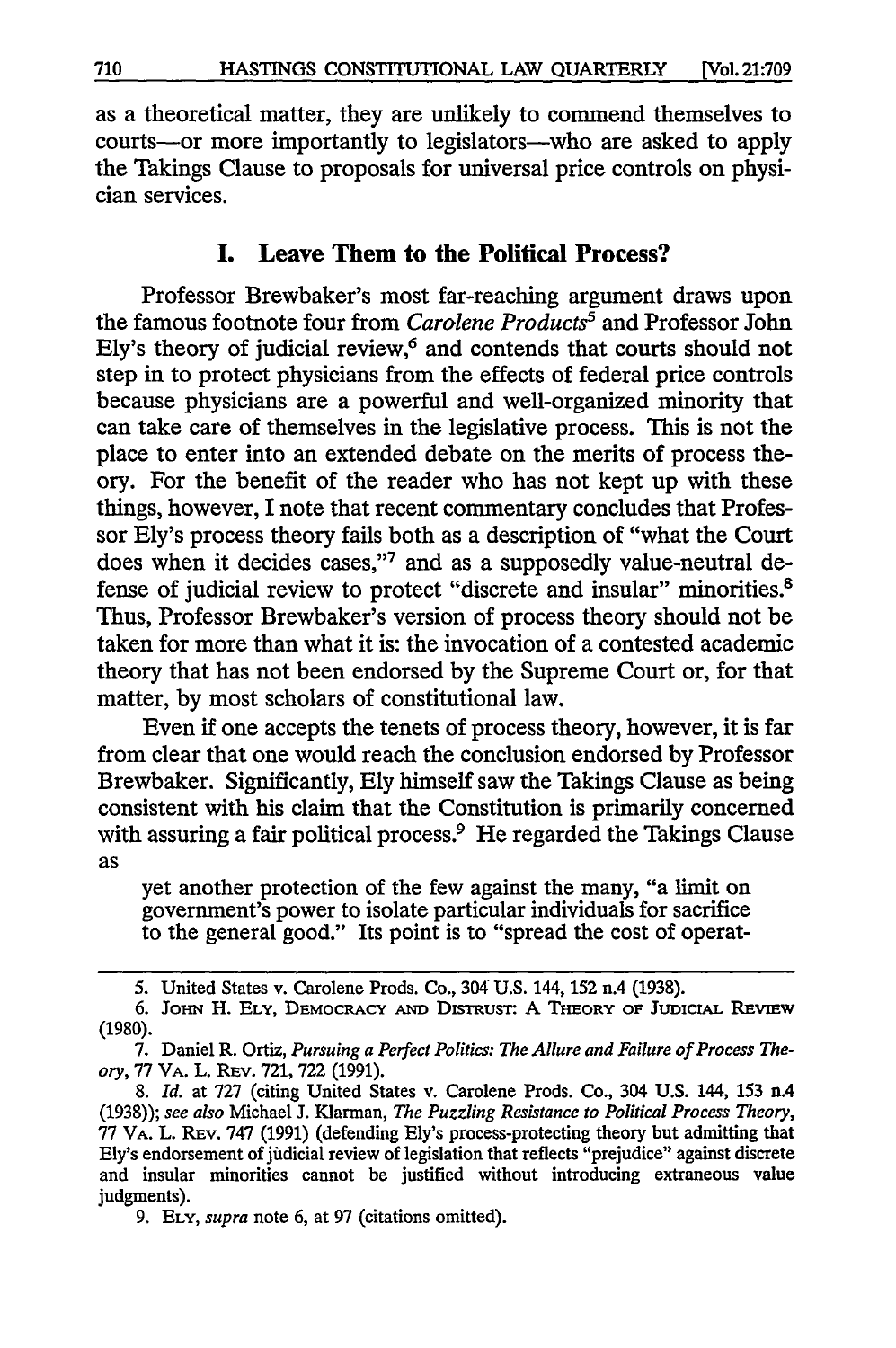ing the government apparatus throughout the society rather than imposing it upon some small segment of it."'

This description of the purposes of the Takings Clause would seem to apply with full force to proposals to reduce health care costs by imposing price controls on physicians. Rather than spreading the pain of cost reduction throughout the society---by reducing government subsidies for health care or imposing general taxes to provide additional benefits-the price control proposal would obtain the general benefit of cost reduction at the expense of one small segment of societyphysicians and other health care providers. A proposal to impose price controls on only one segment of the economy in order to achieve general benefits for everyone else seems to describe exactly the sort of situation process theorists regard as triggering strict judicial scrutiny.<sup>11</sup>

Professor Brewbaker might agree with this if the proposal were to impose price controls on certain groups—those poorly organized and hence not capable of self-protection through the legislative process. But he insists, without much supporting analysis, that this does not describe physicians.<sup>12</sup> Implicit here is a premise that I think is highly dubious and must be rejected: that courts (or the legislature in trying to determine the scope of constitutional protection) should engage in a group-by-group analysis of "political clout"<sup>13</sup> in order to ascertain whether the protection of a particular clause of the Constitution applies. Surely one would not endorse this method for the interpreting the Free Speech Clause, with the result that flag burners and soap box orators are protected but not *The New York Times* or CBS. Nor would one want to suggest that the Free Exercise Clause applies only to small religious sects but not to the Catholic or the United Methodist Churches.

Two things in particular are wrong with the proposal to engage in a group-by-group analysis of "clout." One is that there are no judicially manageable standards for making these determinations. Political scientists have made some headway in identifying plausible factors

**12.** Professor Brewbaker claims that health care providers "continue to exercise influence well beyond their numbers." Brewbaker, *supra* note **1,** at **681** n.46. The only evidence he cites in support of this assertion, however, is highly selective and anecdotal. *Id.*

**13.** *Id.* at **707.**

**<sup>10.</sup>** *Id.* (quoting LAURENCE H. TRmE, AMERICAN **CONSTITUTIONAL** LAW **463 (1978);** Joseph L. Sax, *Takings and the Police Power,* 74 YALE **L.** *36,* **75-76** (1964)).

**<sup>11.</sup>** Process theory might well suggest that a program of universal price controls-such as the one attempted in the early 1970s-should not be subject to close review under the Takings Clause. Universal price controls might sink the economy, but at least everyone would be on the ship together. A proposal to control prices in only one market, in contrast, suggests deliberate sacrifice of one group while all others remain afloat.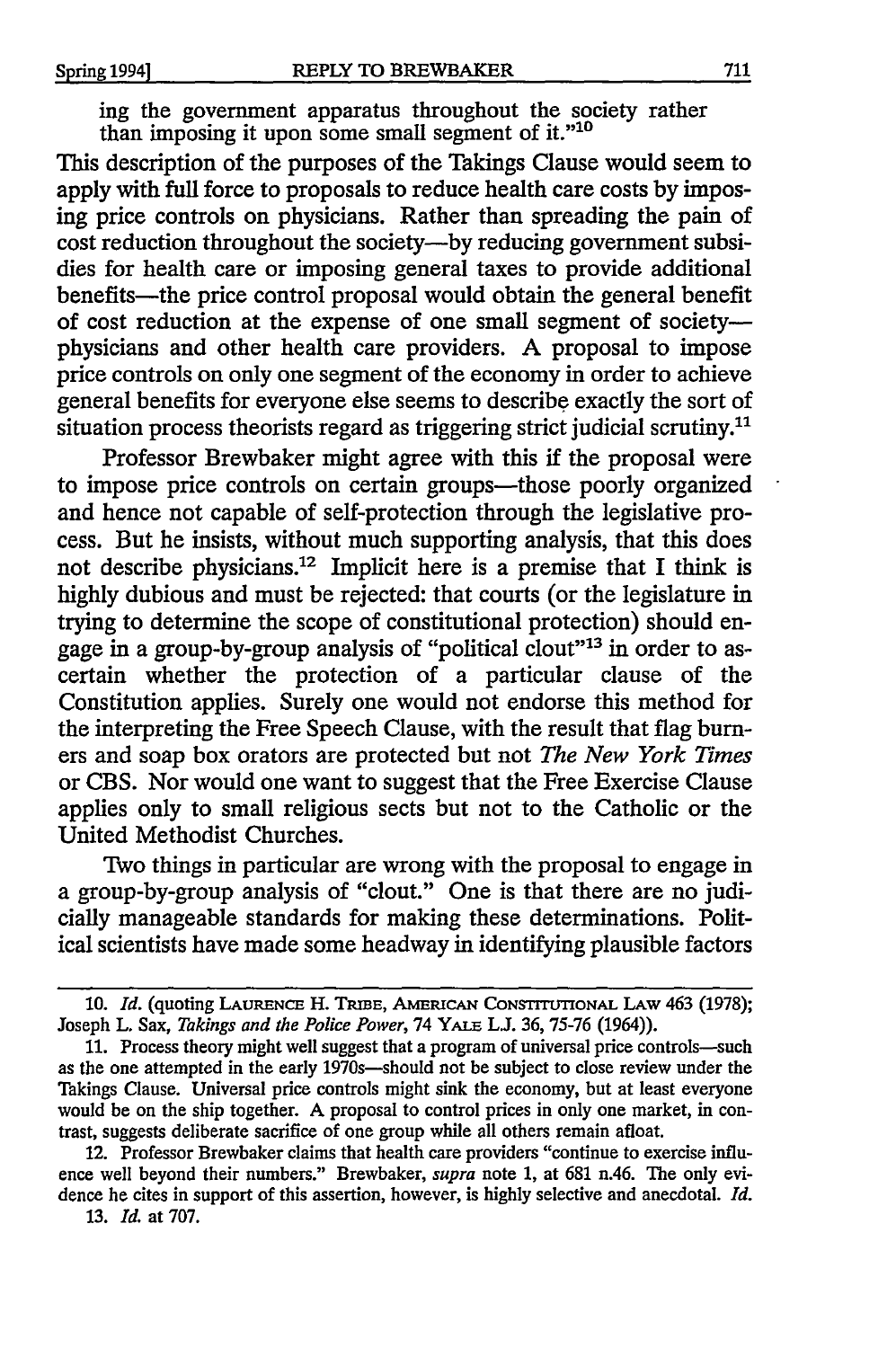that affect political influence, such as the size of the group, how well its interests are defined, how well it is organized, and the number of electoral districts in which it has a presence.<sup>14</sup> But we are a long way from translating these variables into precise benchmarks that courts could comfortably apply in differentiating between groups. For example, some might argue that African Americans constitute a group with significant influence under this type of analysis, with the resulting implication being that strict judicial scrutiny of racial classifications under the Equal Protection Clause is no longer required.<sup>15</sup> Others would strenuously disagree. Given our present incomplete understanding of these things, courts should stick to enforcing the Constitution as it has been interpreted rather than embarking on some uncharted exercise in process analysis.

A second and more fundamental problem with the case-by-case analysis of "clout" is that it misses the point of most constitutional protections. The Free Speech Clause does not exist simply to protect speakers without clout; it also assures a free flow of information beneficial to society generally. The Free Exercise Clause does not exist simply to protect small religious sects from persecution; it works more generally to keep potentially divisive religious controversy out of the political process altogether. Similarly, the Takings Clause functions not only to keep majorities from financing general governmental programs at the expense of minorities; it too serves to forestall acrimonious political disputes that would be engendered by allowing the government to take property without paying just compensation. As Professor Dan Farber has insightfully observed,<sup>16</sup> the victims of uncompensated takings would constitute a ready-made lobbying group with an intense shared interest. Such a group, if *not* constitutionally guaranteed just compensation in advance, would often use its political power to disrupt the adoption of worthy public programs. Thus, one reason we constitutionally guarantee just compensation is to make it easier for the government to move forward with projects for new forts, roads, or dams. This point is fully applicable to proposals for physician price controls, and reveals perhaps the deepest flaw in Pro-

<sup>14.</sup> *See, e.g., MICHAEL T. HAYES, LOBBYISTS AND LEGISLATORS: A THEORY OF* POLrrICAL **MARKETS** (1981); **MANCUR** OLSON, **THE LooIC** OF **COLLECrrvE** AcTION: PUB-LIC GOODS AND THE THEORY OF GROUPS 135-65 (1965).

**<sup>15.</sup>** *Cf* Klarman, *supra* note **8** (arguing that as long as equal access to the political process is guaranteed, close judicial scrutiny of racial segregation in public schools would not be necessary).

**<sup>16.</sup>** Daniel **A.** Farber, *Economic Analysis and Just Compensation,* 12 N''L REV. L. **& ECON.** 125, 130-31 (1992).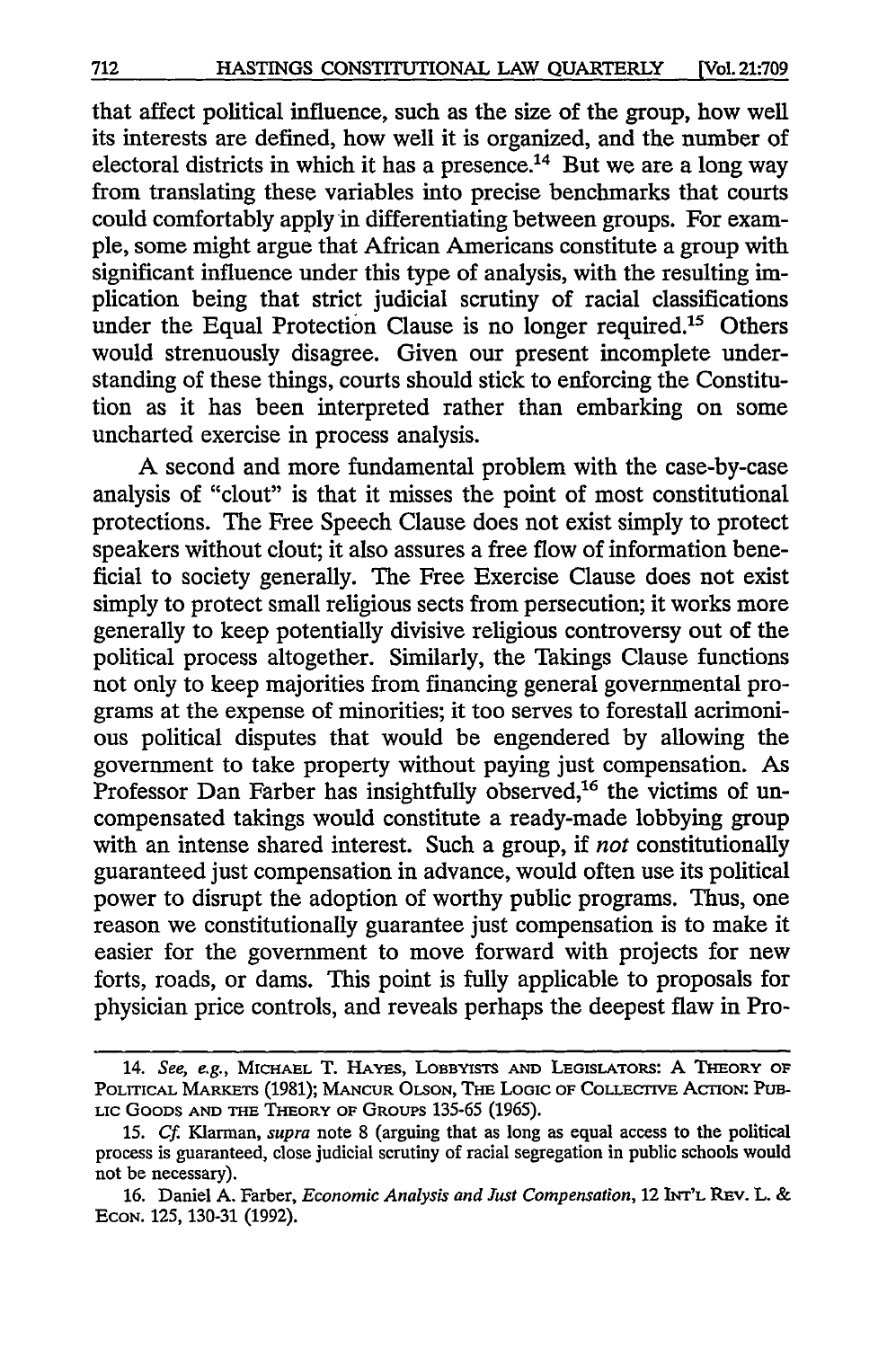fessor Brewbaker's analysis: even if it were true that physicians have political "clout," why threaten them with unfair and disproportionate sacrifices when this will only serve to guarantee their opposition to health reform?

The most basic problem with Professor Brewbaker's invocation of process theory, however, is that the points he makes are quite general and not in any sense limited to physician price controls. They would apply with equal force, for example, to price controls imposed on public utilities, railroads, and other common carriers. Certainly Professor Brewbaker would have to regard these entities as having political clout; why not then leave them to vagaries of the political process when public utility commissions set their rates at confiscatory levels? From the perspective of academic theory, arguably we should, $^{17}$  but this is not the path that the Supreme Court has charted. For that matter, why automatically provide compensation to landowners who have their property taken for a highway or dam? Surely many of those subject to the exercise of eminent domain authority have political clout, and could convince the legislature to issue a private bill providing them with compensation. Again, whether this suggestion makes any sense or not, it is clearly not the path that the Supreme Court has chosen. Professor Brewbaker's proposal is thus sharply at odds with our constitutional traditions.

#### **H. Is This** *Lochnerizing?*

Professor Brewbaker also argues that applying the Takings Clause to physician price controls would "reviv[e] the *Lochner* problem" because the "economic interests that would be at stake in takings litigation based on health care price controls are indistinguishable from those the Court formerly protected under economic substantive due process analysis."<sup>18</sup> There are several problems with this contention.

First, the charge of *"Lochnerizing"* is usually directed at constitutional doctrine that has no clear foundation in the text of the Constitution.<sup>19</sup> The *Lochner* Court rested its liberty of contract doctrine on the idea of substantive due process, aptly described as a constitutional

<sup>17.</sup> At least, this is argument advanced in Richard **J.** Pierce, Jr., *Public Utility Regulatory Takings: Should the Judiciary Attempt to Police Political Institutions?,* 77 GEo. **L.J.** 2031, 2070-75 (1989).

<sup>18.</sup> Brewbaker, *supra* note 1, at 676.

<sup>19.</sup> *See, e.g.,* John H. Ely, *The Wages of Crying Wolf. A Comment on* Roe v. Wade, 82 YALE L.J. 920, 937 (1973).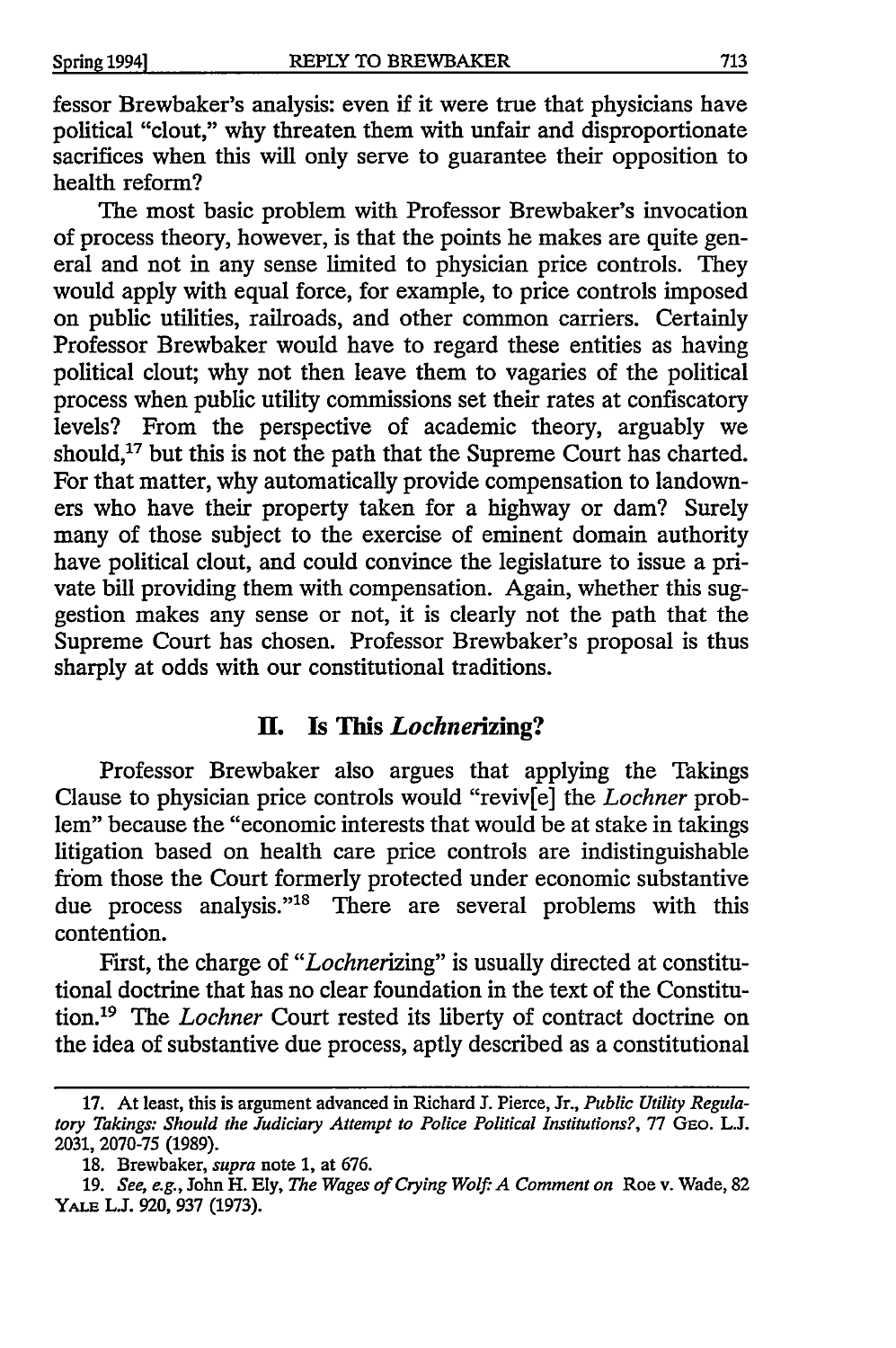oxymoron.<sup>20</sup> *Lochner*-style substantive due process thus suffers from severe problems of constitutional legitimacy. The constitutional pedigree for the argument that physician price controls are constrained **by** the Takings Clause is, **by** contrast, impeccable. The Takings Clause is contained in the Fifth Amendment, which is directly applicable to legislation enacted **by** Congress. And the argument for constitutional limits on federally imposed physician price controls proceeds directly from analysis of the words of the Takings Clause—"private property," "taken for public use" and "without just compensation"—without any intermediation from "due process of law," "liberty of contract," or anything else.

Professor Brewbaker, however, does not equate *"Lochnerizing"* with applying a constitutional doctrine having a suspect foundation in the constitutional text. Instead, he appears to regard the error of *Lochner* as granting any significant constitutional protection to private property rights. This understanding of the lessons of *Lochner,* however, runs into grave legitimacy problems of its own. The Constitution contains several explicit guarantees of private property, including, of course, the Takings Clause, but also the Contracts Clause and the Due Process Clause. The Supreme Court has never suggested that these clauses were repealed **by** the demise of *Lochner.* Indeed, a theory that would read these clauses out of the Constitution because they involve protection of "economic" rights is just as suspect in terms of constitutional legitimacy as is a theory that says "due process of law" means "due substance of law."<sup>21</sup>

There is a further distinction between the substantive due process jurisprudence of *Lochner* and the protections afforded **by** the Takings Clause. Under the *Lochner* regime, a judicial determination that a regulation interfered with liberty of contract meant that it was absolutely prohibited **by** the Constitution. The Takings Clause does not carve out a zone of economic activity immune from regulation; it sim**ply** requires that the government pay just compensation when it regulates in such a way as to take private property. Thus, the Takings Clause permits all sorts of rearrangements of specific property rights; what it protects is the property owner's relative claim on the general wealth of society.

Perhaps in an effort to avoid this conclusion, Professor Brewbaker asserts that affording physicians the protection of the Tak-

<sup>20.</sup> **ELY,** *supra* note **6,** at 14-18.

<sup>21.</sup> *See* Lynch v. Household Fin. Corp., 405 **U.S.** 538, **552 (1972)** (rejecting distinction between "property rights" and "personal rights").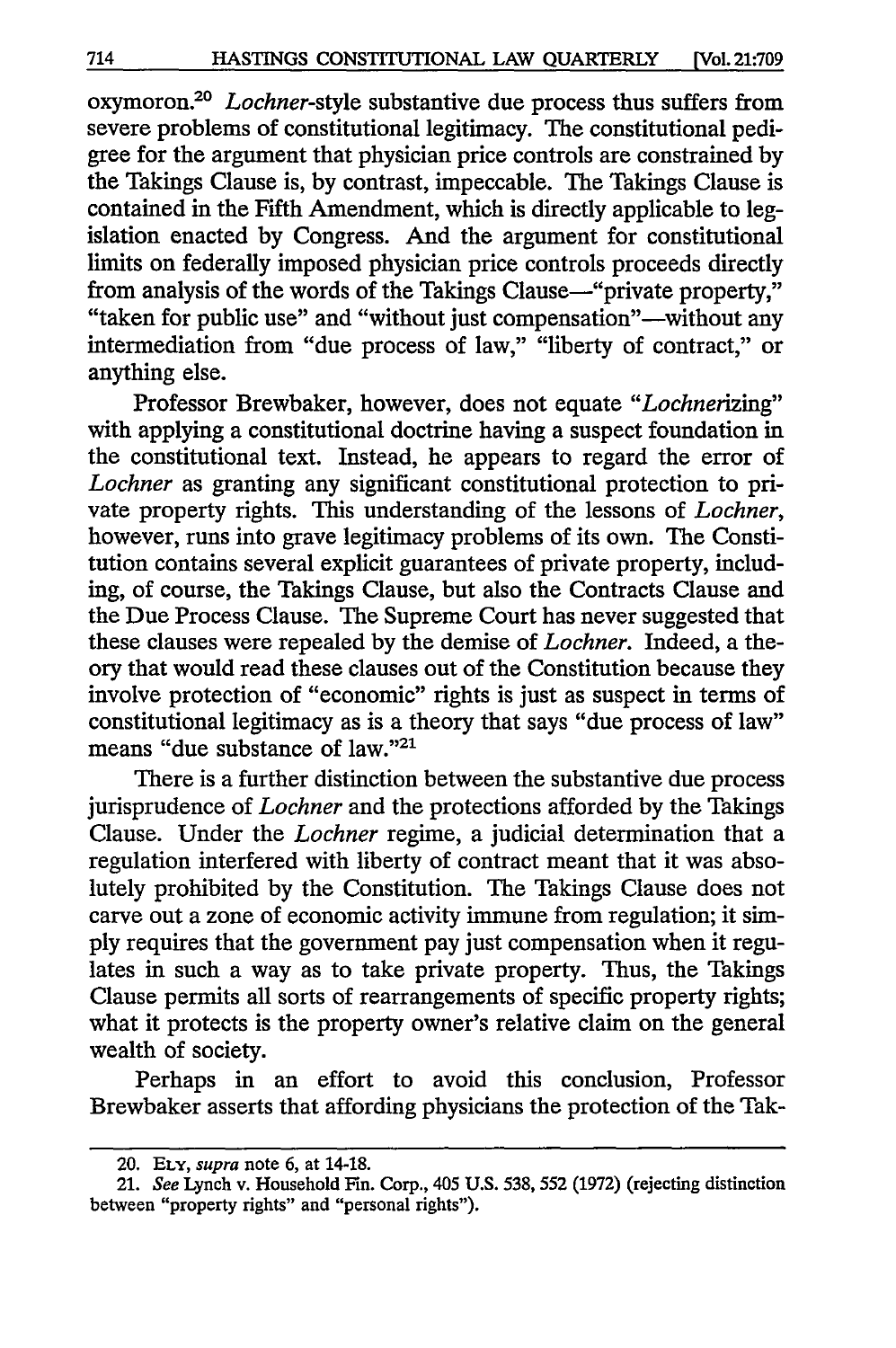ings Clause "would, for practical purposes, amount to the invalidation of health reform legislation."<sup>22</sup> But applying the fair return standard of the Takings Clause has not ended all regulation of public utility, railroad, and other common carrier rates. Similarly, there is no reason to believe that such a standard would stand as an insuperable barrier to health reform legislation, unless the politics of reform require expropriating the investment of physicians.

As this suggests, the most basic problem with Professor Brewbaker's sweeping equation of any protection of economic rights with *Lochner* is that it cannot be confined to issues involving physician price controls. If applying the Takings Clause to physician price controls is forbidden *Lochnerizing,* then presumably the same holds for the longstanding doctrine that an opportunity public utilities be allowed to earn a fair return on their investment. And why stop there? The Supreme Court's regulatory takings doctrine, which has been repeatedly reaffirmed, would also have to go.23 And indeed, Professor Brewbaker offers no reason why the most routine exercise of eminent domain authority to take a house or farm for a highway would not also have to be liberated from any constitutional constraints. The argument, in short, proves too much, and again suggests that Professor Brewbaker is prepared to engage in major reconstruction of constitutional law in order to save physician price controls from any judicial scrutiny.

### **HI. Should Offsetting Benefits be Considered?**

Professor Brewbaker also argues that the effect of government .action on physicians "should be evaluated in the aggregate, rather than enactment by enactment."<sup>24</sup> He notes that government intervention in the medical market has arguably favored physicians in many ways:

Government subsidies through Medicare and Medicaid have added to demand for physician services, raising physician incomes. Government tax policy has created incentives for workers to

<sup>22.</sup> Brewbaker, *supra* note 1, at 676.

**<sup>23.</sup>** Professor Brewbaker at one point misleadingly implies that all regulatory takings claims fail unless they fall within a per se category. Brewbaker, *supra* note 1, at 673 (quoting Frank Michelman, *Takings,* **1987,** 88 COLUM. L. REv. 1600, 1621 (1988)). Whatever Professor Michelman may have had in mind in making the quoted statement, it is simply not true. Decisions invalidating federal and state action under the regulatory takings doctrine since 1978 but not relying on per se rules include: Hodel v. Irving, 481 **U.S.** 704 (1987); Ruckelshaus v. Monsanto Corp., 467 U.S. 986 (1984); Webb's Fabulous Pharmacies, Inc. v. Beckwith, 449 U.S. 155 (1980); Kaiser Aetna v. United States, 444 U.S. 164 (1979).

<sup>24.</sup> Brewbaker, *supra* note 1, at 681.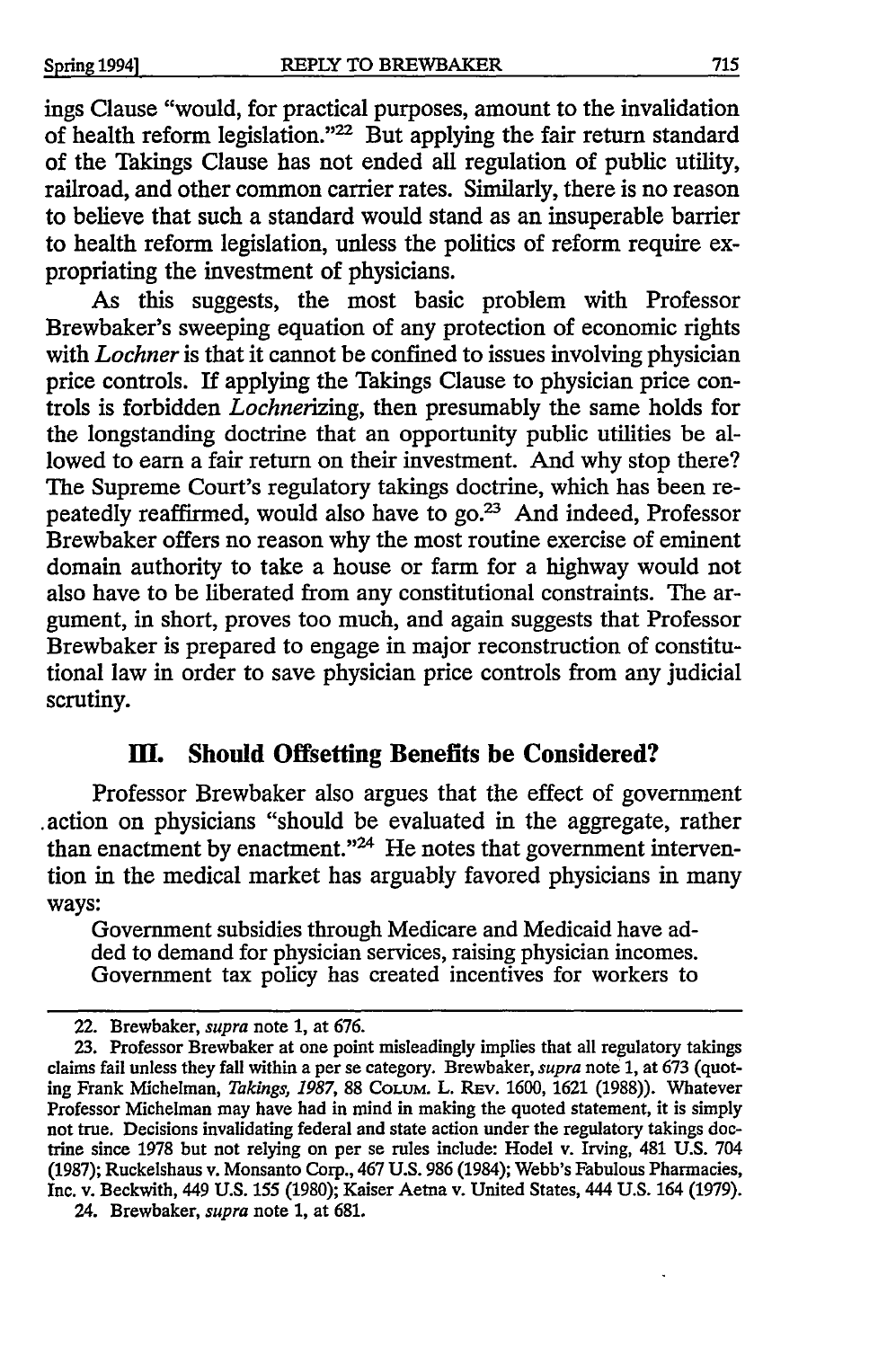take compensation in the form of health insurance coverage rather than in cash, further decreasing the price sensitivity of consumers in the health care marketplace. Medical education and research enjoy heavy federal subsidies. States have protected physician interests through licensure restrictions and laws preventing the corporate practice of medicine.<sup>25</sup>

In the same vein, he argues that it is necessary to consider "both favorable and unfavorable features" of any health care reform legislation that is enacted.26 For example, if reform legislation includes a guarantee of universal coverage, this could increase overall demand for physician services.<sup>27</sup> Similarly, if reform redirects demand for medical services away from specialists toward family practitioners, some physicians may benefit while others may lose.<sup>28</sup> Professor Brewbaker concludes from all this that "there is no apparent justification" for limiting judicial review to "a single piece of legislation." Instead, "a takings claimant must either demonstrate that government action, taken as a whole, has had a net adverse economic effect or explain why providers are constitutionally entitled to the continuance of market conditions resulting from health care policies the government presumably had no obligation to adopt in the first place."<sup>29</sup>

This criticism might have some validity if directed at a proposal to apply the ad hoc regulatory takings standard to a proposal for physician price controls considered in isolation. But although Professor Brewbaker does not realize it, his point actually provides powerful additional *support* for using the fair return standard advocated in my article. Part of the strength of the fair return approach is that it automatically picks up and incorporates all effects produced by past governmental action in determining whether price controls deprive physicians of an opportunity to earn a fair return on their original investment in violation of the Takings Clause. Thus, the fair return standard actually solves the very problem Professor Brewbaker decries.

The fair return standard basically compares two variables: expected revenues and expected costs. With respect to revenues, the standard seeks to determine the level of revenue that an individual physician (or a representative physician under group controls) is likely to earn under any given set of controlled prices. This inquiry neces-

<sup>25.</sup> *Id.* at 681-82 (citations omitted).

<sup>26.</sup> *Id.* at 682.

<sup>27.</sup> *See id.* at 685.

<sup>28.</sup> *See id.* at 686.

<sup>29.</sup> *Id.* at 694.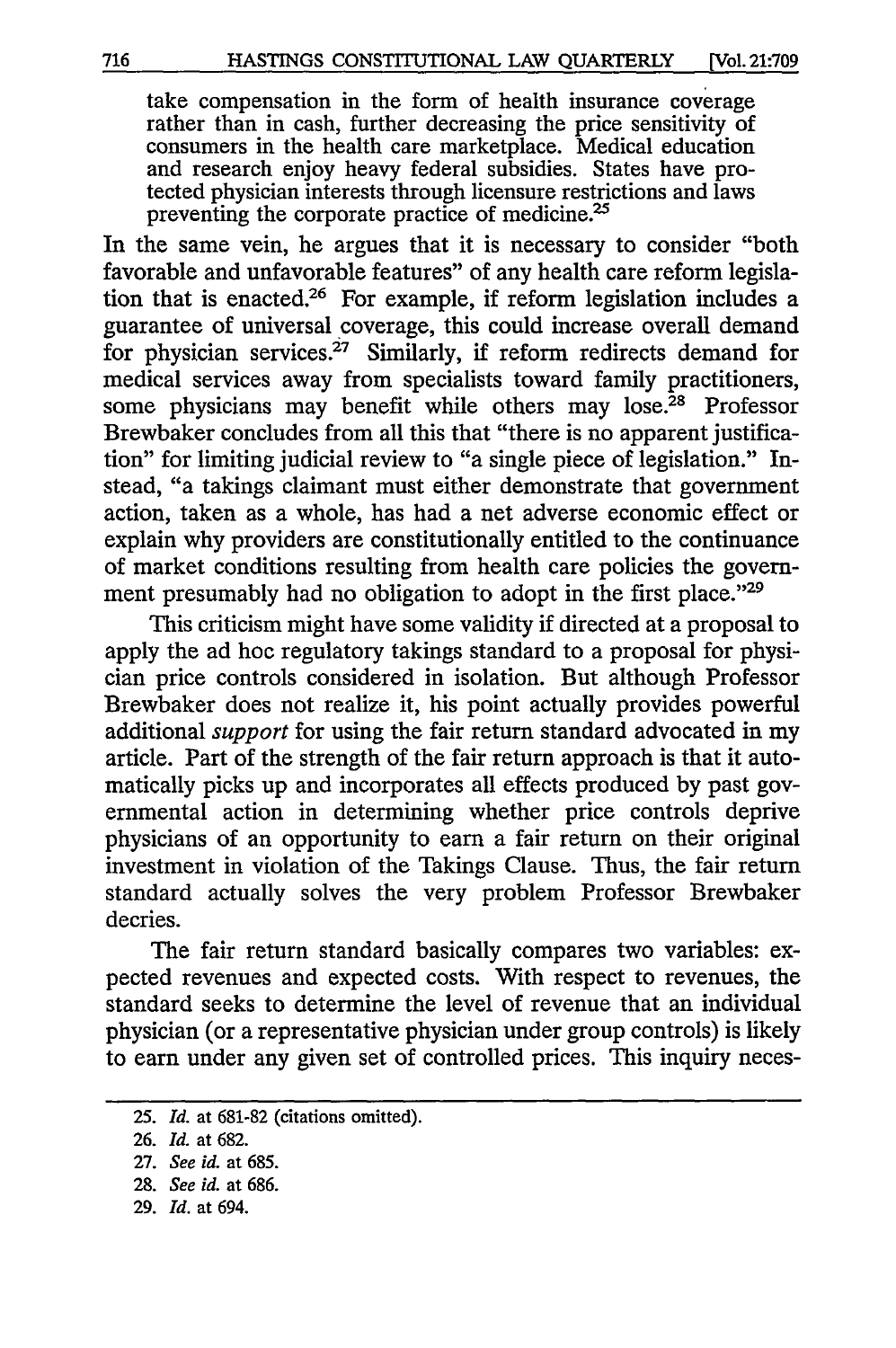sarily requires an estimate of expected demand at different levels of pricing. And expected demand, in turn, automatically reflects all government policies that affect demand—including direct subsidies like Medicare and indirect subsidies through the tax system or mandates of universal coverage. With respect to costs, the standard looks in part to recurring or variable costs, which will pick up the effect of other government policies, like reduced (or increased) administrative costs caused **by** reform, and any reduction in malpractice insurance premiums caused **by** tort reform. Finally, insofar as past government subsidies have lowered the cost of medical education, this too will be picked up **by** reducing the amount of original investment on which a fair return must be earned. In short, the fair return standard functions like a true totality of the circumstances inquiry that overcomes the single-issue myopia that Professor Brewbaker thinks he detects in the suggestion that the Takings Clause should apply to physician price controls.30

Furthermore, if we take Professor Brewbaker's argument on its own terms-as a critique of the single issue nature of regulatory takings doctrine-then the same general response can be made as was made with respect to his other points: it proves too much. Some jurisdictions permit offsetting benefits to be taken into account in determining the *amount* of compensation an owner is entitled to for a taking.<sup>31</sup> And the Supreme Court has suggested that offsetting benefits from a *single* government action under review sometimes may be considered in determining whether that action constitutes a regulatory

**31. 3 JuLius** L. **SACKMAN, NICHOLS ON EMINENT Domhir § 8A.03 (3d** rev. ed. **1991).**

**<sup>30.</sup>** In a somewhat related point made later in his article, Professor Brewbaker states: "There is no reason to assume *ex ante* that price regulation is a greater burden on a business than is nonprice regulation, and, accordingly, no reason to create separate constitutional standards for its review." Brewbaker, *supra* note **1,** at 703-04. There is a two-part answer to this observation. First, only when prices are controlled does government regulation start to produce serious havoc (as implicitly acknowledged **by** Professor Brewbaker's discussion of the deterioration in the quality of health care services that we can expect if prices are controlled). Insofar as prices remain unregulated, the impact of most nonprice regulations can be minimized **by** price adjustments. This factor justifies paying less attention to nonprice regulation as long as prices are uncontrolled (although such regulations would always be open to challenge under the regulatory takings doctrine). Second, for the reasons explained in the text, once prices are controlled and the fair return standard kicks in, changes in revenues and costs produced **by** nonprice regulation are automatically accounted for **by** the fair return method. Thus, although the argument set forth in my original article would not give special scrutiny to nonprice regulation up to the point where prices are controlled, after that point both price and nonprice regulations would be taken into account.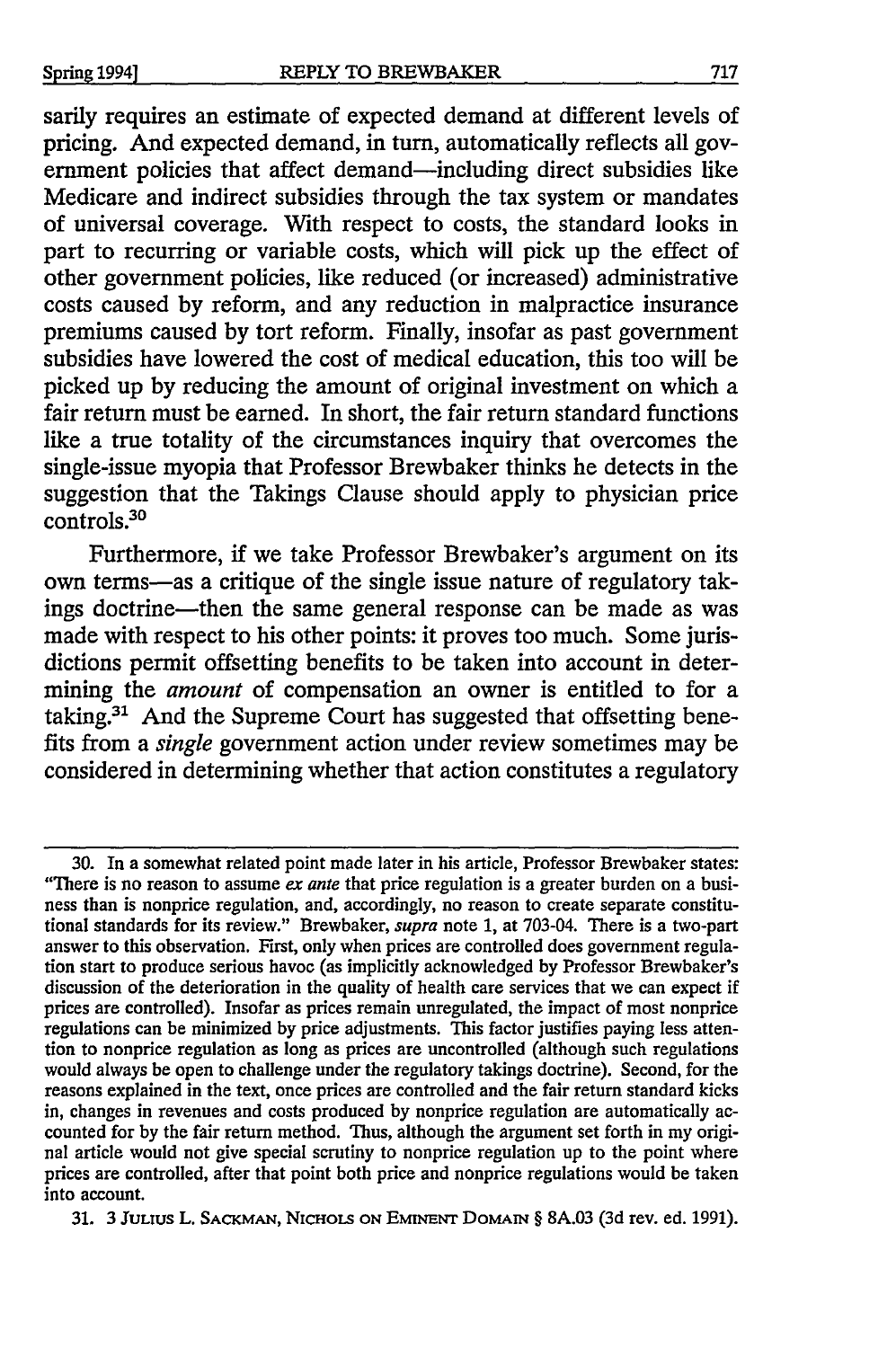taking.<sup>32</sup> But the Court has never required that offsetting benefits derived by an owner from other statutes or government programs implemented at a different period of time be considered in determining whether a particular action is a taking.<sup>33</sup> For example, suppose the government builds a highway past a farm, greatly increasing the value of the land as a site for roadside facilities. Later, the government decides to widen the highway, and takes part of the land, now the location of motels and service stations. The government cannot argue that, in determining whether the second project represents a taking, all benefits the owner obtained from past government actions should first be offset against the present loss.

The reasons for ignoring past benefits are complex, and no doubt relate in large part to the need to preserve a judicially manageable inquiry. Everyone benefits from past government actions to some degree, if only "the advantage of living and doing business in a civilized community."<sup>34</sup> As Professor Brewbaker perceives, opening the inquiry to a full investigation of past benefits as well as present burdens would doom the enterprise from the start. This is of course what he wants to see happen. But that is precisely the point: the Court has not opened the inquiry in this fashion in other contexts for the very reason that it does not wish to doom the inquiry. Professor Brewbaker's argument therefore again reduces to a demand that, if generalized, would undermine any enforcement of the Takings Clause.

#### **IV.** Should "Defensive Maneuvers" Be Considered?

Without a doubt the most disturbing argument that Professor Brewbaker makes is the claim that the burdens of price controls should be overlooked because physicians and hospitals can engage in various "defensive maneuvers"<sup>35</sup> to mitigate the financial costs of such controls. With admirable if not astonishing candor, Professor Brewbaker suggests that physicians may respond to price controls by attempting "to increase the billable services, such as procedures and tests, they order for each patient."<sup>36</sup> Alternatively, physicians may seek to reduce inputs. For example they may "reduce office ameni-

<sup>32.</sup> *See* Penn Cent. Transp. Co. v. New York City, 438 U.S. 104, 137 (1978) (transferable development rights).

<sup>33.</sup> See Louis Kaplow, *An Economic Analysis of Legal Transitions*, 99 HARV. L. REV. 511, 522-25 (1986).

<sup>34.</sup> Pennsylvania Coal Co. v. Mahon, 260 U.S. 393, 422 (1922) (Brandeis, **J.,** dissenting).

<sup>35.</sup> Brewbaker, *supra* note 1, at 694.

<sup>36.</sup> Brewbaker, *supra* note 1, at 683-84.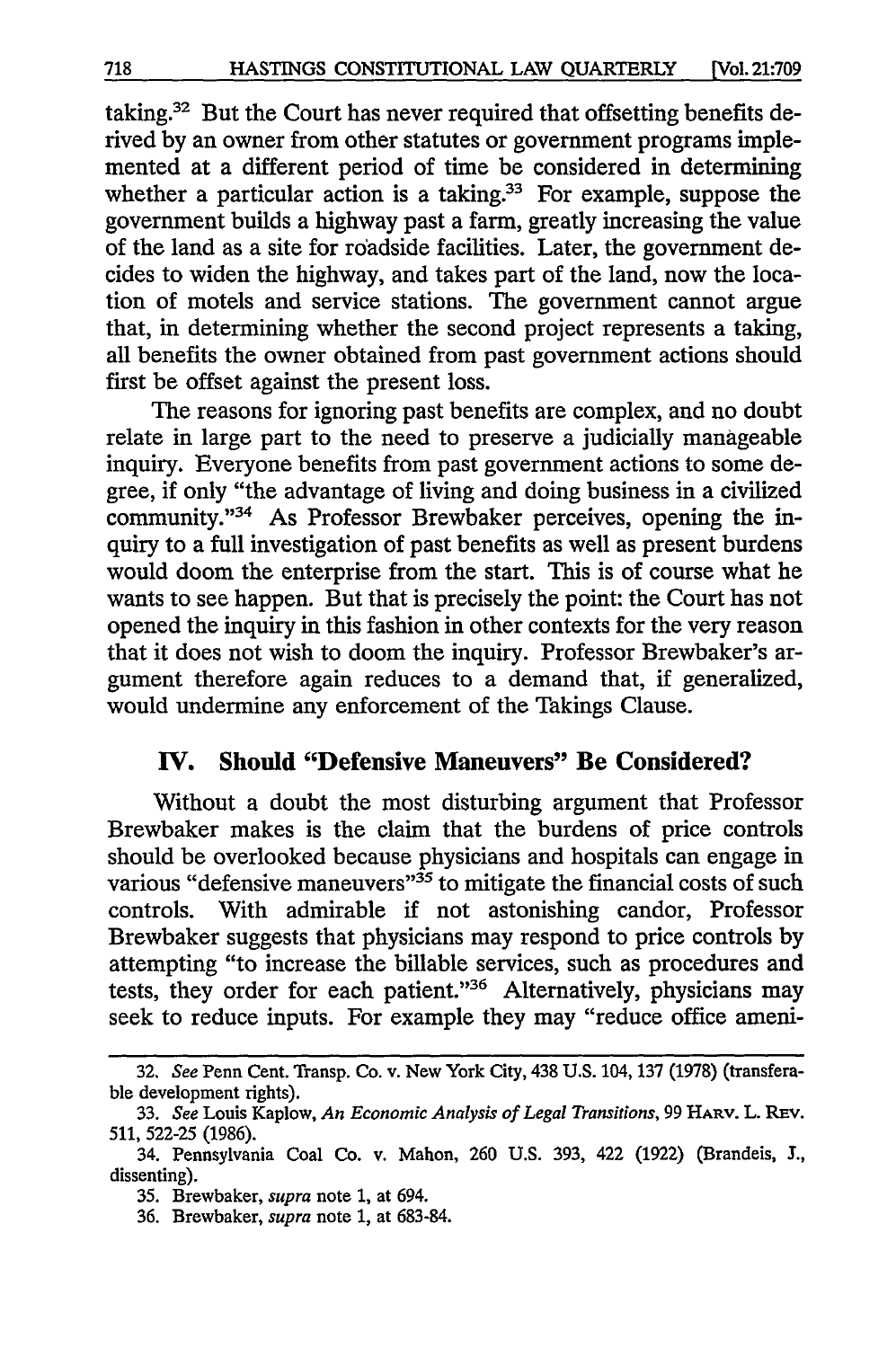ties, spend less time with patients, or permit nurses or nurse practitioners to perform services physicians might otherwise have personally performed."37 Similarly, hospitals are likely to reduce amenities and excess capacity, "delay investment in new technologies, hire relatively fewer skilled workers, discourage admissions, and discharge high-cost patients 'quicker and sicker."<sup>38</sup> Professor Brewbaker suggests that constitutional law should regard these "defensive maneuvers" as permissible mitigation of the effects of price controls, unless the deterioration in quality reaches the level of malpractice, or the padding of excess services constitutes fraud.39

This is, to say the least, a very odd defense of the constitutionality of price controls. In effect, Professor Brewbaker is saying that the government is entitled to require physicians to choose between earning a fair return on their investment and engaging in the ethical practice of medicine-and that the law should presume physicians will choose to sacrifice the ethical practice of medicine! It would be a tragic day for the country if its lawmakers ever consciously adopted such a policy. But even if such a policy were adopted, one can be sure that it would never be *defended-either* in the halls of Congress or in the courts-on the grounds suggested by Professor Brewbaker. Perhaps that is all that need be said: an argument that would never be publicly asserted by government lawyers in defense of a policy should not be credited in even the most private councils as a reason in support of the policy.

In the end, Professor Brewbaker's invocation of "defensive maneuvers" appears to be a further elaboration of his theme that all issues regarding price controls should be left to raw politics. If politicians try to expropriate physicians, physicians will respond by cutting the quality of patient care. Patients will then complain to politicians, who may then grant physicians temporary relief. Then the cycle will start all over again.

If the Constitution were silent, perhaps there would be no alternative but to endure the vision of endless partisan struggle that Professor Brewbaker conjures up. But there is reason to believe that the Takings Clause was designed precisely to forestall this kind of prospect. Again, the form of argument Professor Brewbaker adopts is generalizable far beyond physician price controls. Why should utility price controls be subject to Takings Clause scrutiny, when utilities can

39. *Id.* at 684-85.

<sup>37.</sup> *Id.* at 684.

<sup>38.</sup> *Id.* at 688 (quoting CHARLFs E. **PHELPS,** HEALTH **ECONOMICS** 479 (1992)).